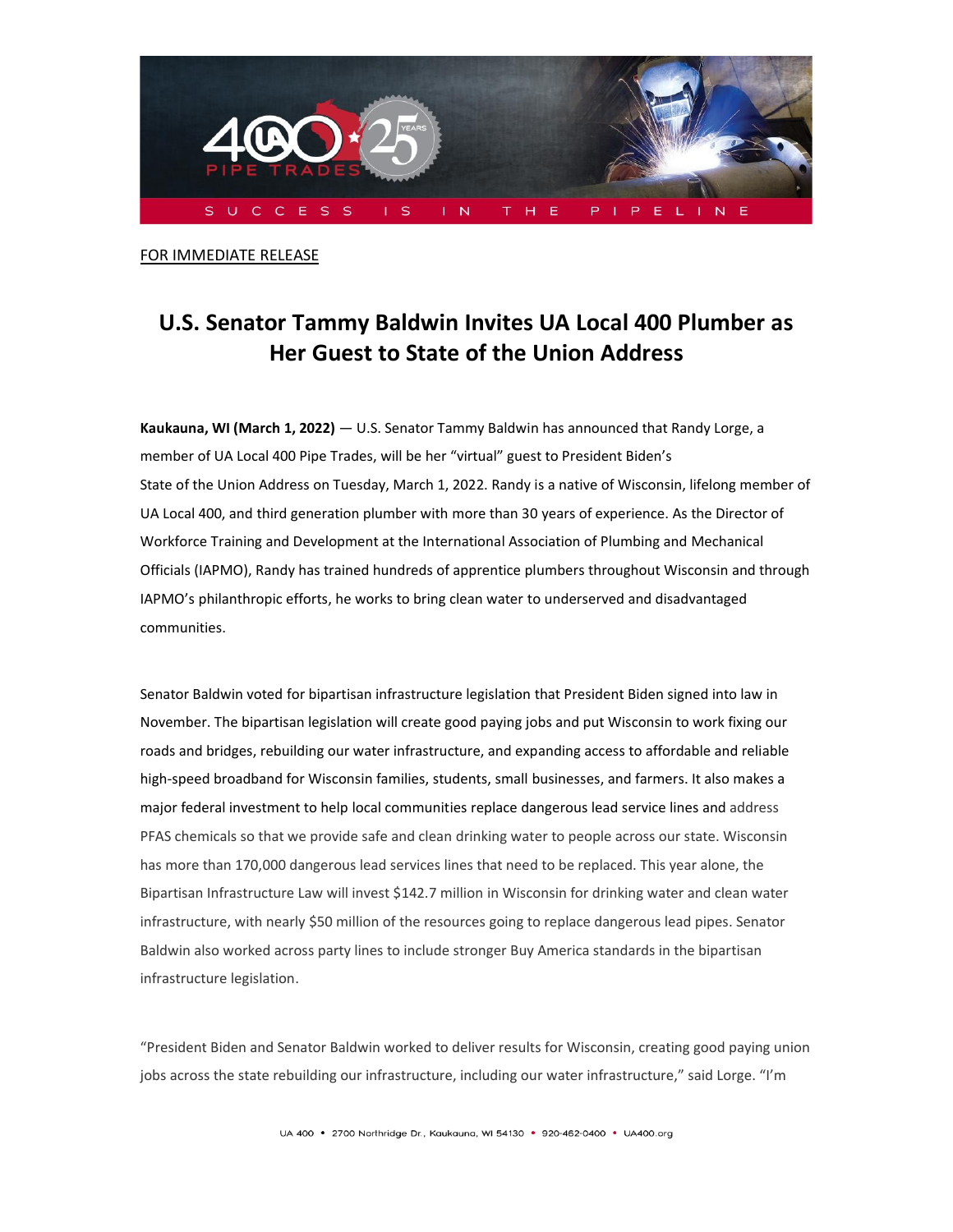

honored that Senator Baldwin has selected me as a way to highlight the hardworking men and women across Wisconsin who are fueling America's recovery. I am also grateful for her leadership in the Senate on Buy America reforms and working for more federal investments in our technical schools, worker training, apprenticeships, and workforce readiness programs."

"The Bipartisan Infrastructure Law will create good paying, family supporting jobs and put Wisconsin to work rebuilding our infrastructure. It will help make sure America is buying what Wisconsin makes, and I am proud to stand on the side of delivering results for our manufacturers and workers," said Senator Baldwin.

"Now, we need more federal investment in apprenticeship programs, community colleges and technical schools so we have a trained workforce for the good jobs we are creating. We are making a major investment to replace dangerous lead pipes so we can provide everyone safe and clean drinking water, now we need to scale up federal support for public-private, workforce development partnerships at the local level so we have more trained and skilled workers like Randy to do it. In a state like Wisconsin with such a strong manufacturing economy, a federal-state partnership to invest in two years of tuition-free community college can both strengthen the workforce for businesses and strengthen the career outcomes for workers."

Members of Congress often invite constituents to join them as guests to such speeches, but with ongoing precautions being taken because of the pandemic, some members of Congress have named virtual guests as an important way to highlight people in their state doing important work to move the country forward.

Trevor Martin, UA Local 400 Business Manager said, "The members of UA Local 400 are honored to have Randy representing them at this year's State of the Union address. Randy's level of drive and dedication to providing clean & safe drinking water to Wisconsin and beyond is a standard we all should strive to achieve."